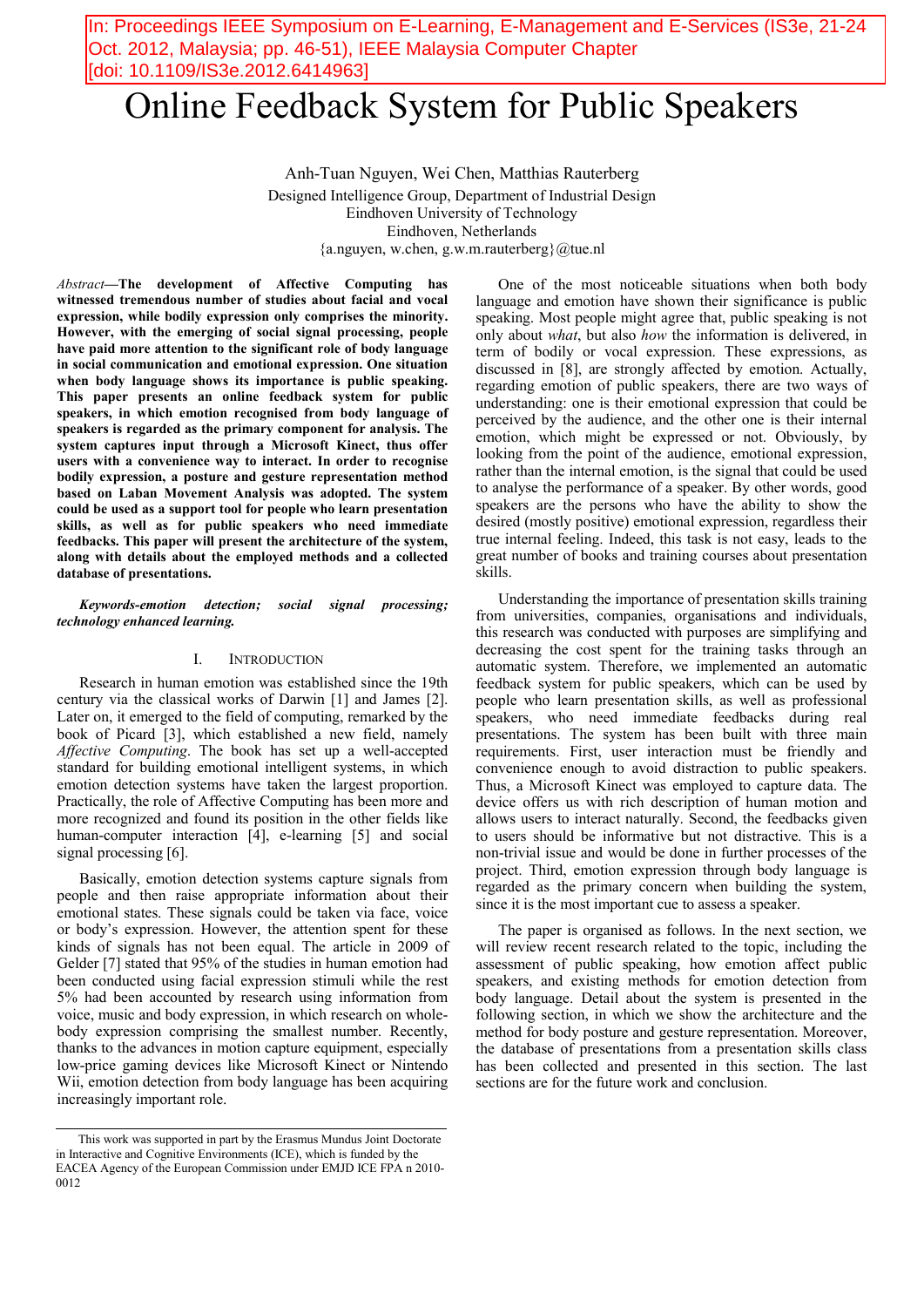#### II. PREVIOUS RESEARCH

In the literature, there are countless number of books telling us how to become a successful presenter, and also how to express the appropriate emotional expression during a presentation. This section will summarize the characteristics of a good presentation, and then take a look at existing systems for automatic assessment of public speaking. Since the system regards body language as the primary signal for assessment, recent advance in emotion detection from body language [9] will also be reviewed.

#### *A. Assessment of Public Speaking*

In general, apart from aspects concerning the content of presentations, performance of a speaker could be assessed through either verbal or non-verbal signals. Verbal signals consist of physical characteristics of speech such as tempo, pitch and articulation, while non-verbal signals mostly include information from body gesture, posture, facial expression and eye contact. In comparison between them, non-verbal signals have been confirmed that having stronger influence than verbal signals [10].

Emotion in public speaking has been studied long ago by psychologists [11], [12]. Most research has focused on the anxiety state of speakers, how this state is expressed in term of both visual and vocal signal, as well as how easily could it be recognized by the audience. Unfortunately, Winton [13] revealed that, audience become more active in recognition of negative emotional states of presenters, rather than the positive ones. Another research [14] studied the changed in EEG signal and heart rate of speakers and concluded that, both signals changed collectively account for 48% of the variance in the increase of negative affect. Nevertheless, emotion in public speaking is not just about avoiding negative emotional expression, but also about how to use emotion as a tool to empower your delivery, as stated in [8]: *'... So, to reach people, you need to express proper emotion...*' Indeed, successfully express emotion through your voice and body language increases the chance of success.

In the literature, there are several approaches toward automatic assessment of speakers during presentation, in order to raise appropriate feedback and serve as support tool for public speakers. To the best of our knowledge, there are two existing systems sharing this purpose [15], [16]. In [16], the authors directly analysed vocal signal of speaker via low-level physical characteristics. On the other hand, the research in [15] paid more attention on emotion expression of speakers. In fact, this study is mostly emotion detection from voice, rather than a speaker support system. The drawback of both systems is that, they only got cues from speakers' voice, although voice is less importance than body language in a presentation [9].

#### *B. Emotion Detection from Body Language*

Body language only takes the minor proportion in emotion detection [7], partly due to the lack of a general framework for body motion representation [17]. In the literature, emotion is detected through either posture or gesture. Research on postural emotion detection is still limited as static configuration of human body does not provide enough information to present

the complexity of emotion. The most remarkable work in this direction was done by Kleinsmith [18]. The authors built a complicated representation of human body based on distances and angles of joints. On average, 70% of affective postures were correctly classified from a set of 111 samples. Another work of Schindler [19] detected emotion directly from images of postures. He applied image processing techniques, turned the problem into pattern classification and then got the recognition rate at 80% for 6 basic emotions. These systems for postural emotion detection although could achieve high recognition rate, still limited while there were many constrains required and the experiments were conducted in well-control environment.

On the other side, emotion detection from body gesture has captured greater attention. Most systems take input data from motion capture equipment, such as the VICON system [17] or gaming devices like Nintendo Wii [20] because these devices could provide great details about body motion. The most noticeable work in gestural emotion detection has been done by Camurri and the Infomus Lab [21]. This work, however, only used data captured from regular 2D cameras. The author proposed a four-stage framework, which adapted the Effort component of Laban Movement Analysis [22] as a body motion representation method. Experiments showed that recognition rate of the framework was as good as spectators [23]. Although the author provided a completed framework for bodily emotion detection, the work is still limited when can only work well when detect emotion from very limited objects (dancers and music performers). Besides that, there are number of studies takes Laban's theory for gestural emotion detection, such as [24] or [25]. However, none of them has succeeded in providing a unified method for interpreting low-level representation of body motion to Laban' components.

In general, emotion detection from body language is still limited, since there has been no general framework for this task. However, putting in the context of public speaking, bodily emotion detection is highly demanded. Next section will present an online feedback system, in which we proposed our own methods for posture and gesture representation.

#### III. ONLINE FEEDBACK SYSTEM FOR PUBLIC SPEAKERS

This section explains the system for automatic assessment of public speaking. Differ from previous systems that take speech signal into account [15], [16], this system focuses on body language of speakers. Other aspects need to be considered when assess a public speaker are the context and content of the presentation. In most case, speakers need to adjust the so-called *degree of exaggeration* [8] in order to fit with these aspects. For example, a public speaking for president election requires much greater exaggeration than for a class lecture. President candidates must use stronger gestures, louder, slower voice, wider eyes contact and so on, if they want to reach the audience. Similarly, presenting the same content for a small group of 10 people should not use as much exaggeration as for a large group with 500 people. The feedback system is studied in the context of small conference room when the number of audience is from 15 to 20 people. Content of the presentation would be about scientific topics that are new to most audience.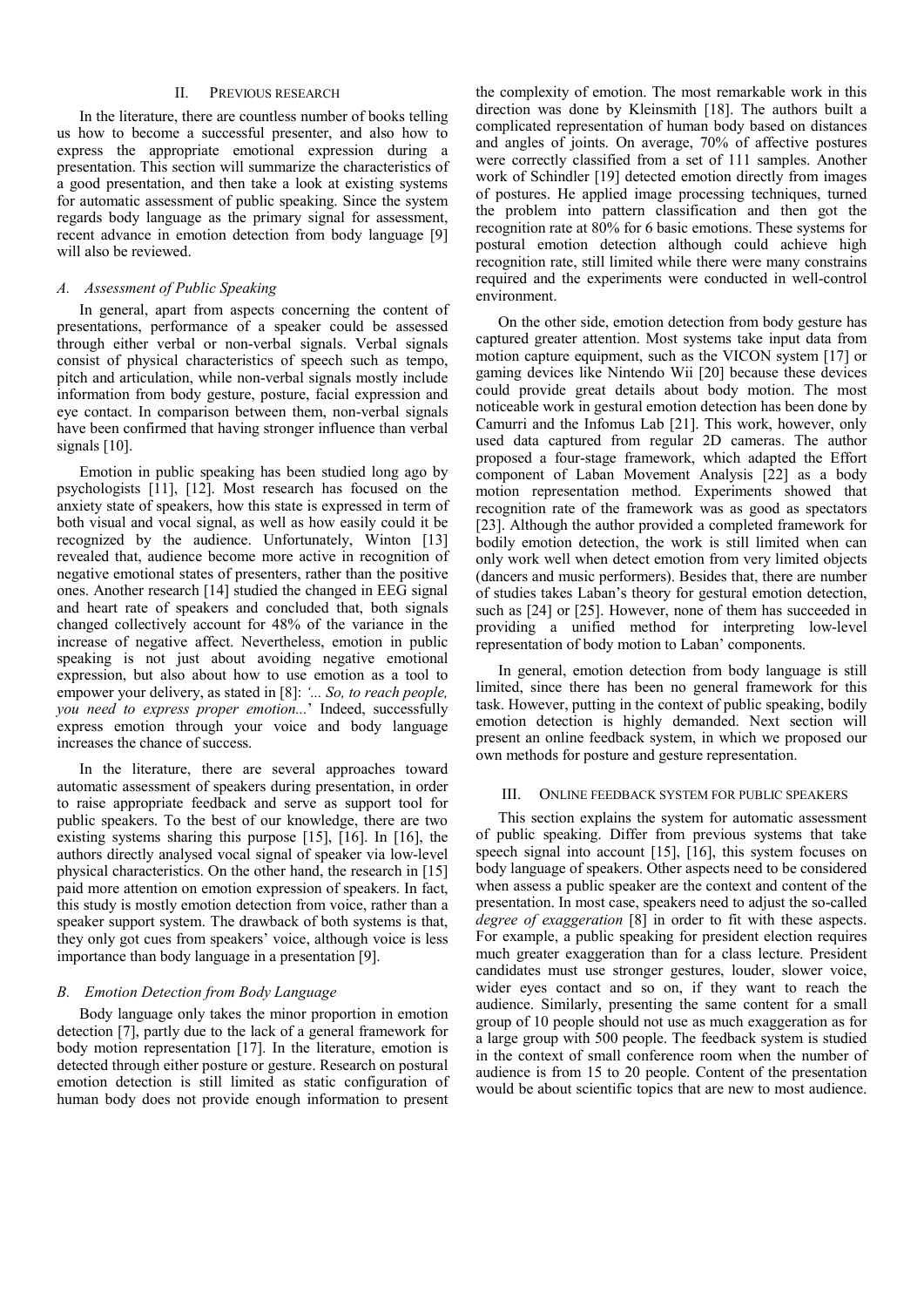In that case, main purpose of the speaker would be transferring new information and let the audience being interested.

Furthermore, since most bodily expression of speakers is motored by emotion, as discussed in the previous section, emotion expression is regarded as an important indication for performance of public speakers. Details about the system are explained as follows.

#### *A. System Description*

Figure 1 shows the diagram of the system, which includes the capture device and two processing modules: (1) Emotional Signals Detection and (2) Performance Assessment. Details about each component are explained as follows.

A Microsoft Kinect was implemented in our project as capture equipment. The device offers us with both colour video and motion information (through its built-in skeletisation module). Vision-based device was chosen instead of other methods like wearable sensors with purpose to bring friendly interaction mechanism for users. In fact, choosing visual capture equipment offered some possibilities: (1) 2D regular cameras, which there has been already a well-developed framework, namely the *Eyesweb* framework, introduced by Camurri [21]; and (2) 3D capture systems, which employed in [25]. Since the feedback system would like to capture explicit representation of body, 2D image processing would not provide enough input data, as revealed in [26]. On the other hand, 3D vision systems require high computation complexity, as well as inconvenience calibration processes, thus not suitable for the system.

The Emotional Signal Detection module is the heart of the feedback system. It takes data from Kinect and recognises emotional signals from body language of speakers. We propose to pay more attention to recognition of negative emotional states such as fear or nervous, since the audience are more sensitive to them [13]. The module includes two sub-modules for performing separated tasks: (1) Posture Analysis and (2) Gesture Analysis, respectively. Finally, detected emotion is processed in the Performance Assessment module, which produces final decision about the performance of the speaker and gives appropriate feedbacks. Next section will explain how these modules have been implemented, as well as how our database has been collected for analysis.

#### *B. Collection of Database*

Development of the system requires a database of recorded presentations. These samples must be recorded and annotated with assessments about the performance of speakers, serving as ground truth. In the project, sample data was collected from the course 'The Art of Presenting Science', which is given for all of employees in our university. During the course, learners were asked to give short presentations (approximately one minute), and then got feedbacks from the trainers about their performance, as well as what should they do in order to be improved. The feedbacks are in high degree of details. For example, the posture of learners was good/bad, the gesture should be more/less, how hand movement should change, etc. We have been recoding both these presentations and feedbacks as ground truth. There have been 32 presentations recorded.



Figure 2. Architecture of the System

#### *C. Posture Analysis*

In the system, posture analysis is required since specific static configuration of public speaker could reveal some information about their emotion, thus leads to judgments about their performance. Using Microsoft Kinect as input equipment, along with its built-in skeletisation module, provides great details about 3D positions of body joints. Therefore, we proposed a posture representation method, built upon angles between body parts. Reason for taking angles into account, instead of distances between joints (as [27]) is that, we have looked forward scale-invariant characteristic as users can be various in their bodies' size. 3D angles were projected in three planes, thus gave three feature components for each angle. These angles are listed in Table 1. Upper part of the body was focused on since it can provide more information about emotion. Finally, a body posture was represented as a 15 component vector.

In presentation skills, there are some specific *good* and *bad* postures. This representation method is supposed to be able to classify these postures, therefore give indication about



Figure 1. One sample from the database. (Left) color image; and (Right) depth image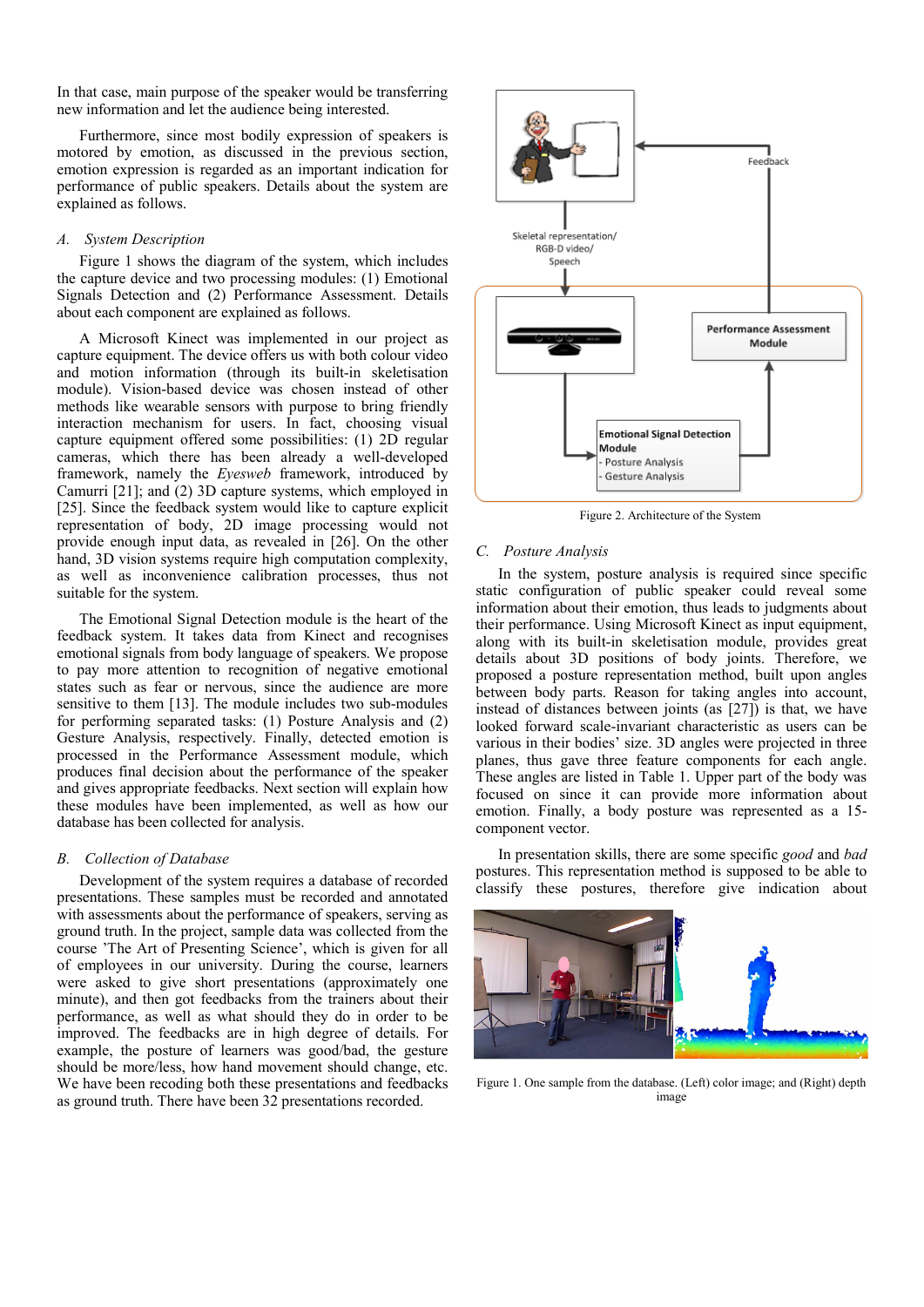#### TABLE 1. FEATURES OF POSTURE REPRESENTATION

| <b>Angles between</b>                                                                   | <b>Number of features</b> |  |
|-----------------------------------------------------------------------------------------|---------------------------|--|
| Upper and lower arms                                                                    | 6                         |  |
| Upper arms and shoulders                                                                | 6                         |  |
| Shoulder and ground plane<br>(the balance of human body)                                |                           |  |
| Face and shoulder, projected to ground floor<br>(durection of human head, horizontally) |                           |  |
| Face and ground floor<br>(how height the person is looking at)                          |                           |  |

TABLE 2. CORRESPONDENCE BETWEEN LMA COMPONENTS AND PHYSICAL ENTITIES

| <b>LMA</b> parameters | <b>Physical entities</b>    |
|-----------------------|-----------------------------|
| Space                 | Motion Histogram            |
| Effort.Time           | Acceleration, Velocity      |
| Effort.Space          | Curvature, Angular velocity |
| Effort. Weight        | Acceleration                |
| Effort.Flow           | Curvature, Angular velocity |

speakers' performance. A set of both good/bad postures was collected through reviewing the database. These postures were built upon the moments where the trainers said that the postures were good/bad. The classification has been done simply through the nearest-neighbour algorithm.

#### *D. Gesture Analysis*

More attention has been paid on gestural characteristic of body language, since it offers richer representation via dynamic configuration. Related to this task, gesture and body language recognition have been well developed, especially for Social Signal Processing [6]. However, they would not be suitable because emotion expression of public speaker requires higher degree of abstraction, rather than some specified gestures. Therefore, we looked at Laban Movement Analysis (LMA) [22] as a prominent method for body motion representation. The book of Bartenieff [22] provided a unified view about LMA, which includes four components: *Body*, *Effort*, *Shape* and *Space*. In the literature, the *Effort* component is mostly used because it links directly to the internal attitude for movement of people, thus offers reliable indications about emotion. The *Effort* component itself contains four subcomponents: *Time, Space, Weight and Flow*.

We have implemented a method to interpret skeletal movement of body into LMA's components. In fact, most relevant works in the literature have aimed to find the correspondence between physical entities of movements with a particular set of LMA's components, e.g. [25], [28]. The work of Rett [25] has offered significant indications. In this work, *Laban.Space* was linked to angular displacement and *Laban.Effort* was linked to curvature, velocity and acceleration of two hands. Our system inherited the interpretation of *Laban.Effort*. For *Laban.Space*, *motion histogram* was employed, with purpose is to give better representation about the movement of body in 3D space. The correspondence



Figure 3. One histogram and its computation for one joint. In this example, bin number 5 was chosen since it was closest to the displaement vector

between LMA's components and physical entities in our system is summarized in Table 2.

Motion histogram is the method widely used in gesture recognition [29]. It has been considered as a simple but effective algorithm in terms of body motion representation. Basically, motion histograms are built by firstly detects direction of movement within a specific time frame, and then the amount of movement is accumulated into the appropriate histogram bins. In our project, 8-bin motion histograms are created for every joint, after their displacements are projected on three planes. Thus, we can remain a feature vector with 480 components during the analysis [20 joints provided by Kinect x 8 histogram bins x 3 planes].

On the other hand, estimation of Laban.Effort was more straightforward since the parameters like acceleration or velocity of two hands could easily be calculated via the 3D positions. For curvature, we used the degree of changes in 3D angular displacement as the estimation.

#### *E. Assessment of Public Speaking and Feedback*

When a representation for posture and gesture has been generated, a method for classification is necessary. The literature of machine learning offers a great number of algorithms for classification [30]. Choosing an algorithm for this purpose must be relevant to the form of feedbacks that the system would like to give users. Our system proposed a simple form of feedback, with purpose to give enough information but do not disturb the presentation. We have designed feedbacks in simple visual form that is displayed on computer screen. The feedbacks show the assessment about performance of users in terms of their posture and gesture, through a scale of five degrees [Bad – Not bad – Neutral – Good - Excellent].

#### IV. CONCLUSION AND FUTURE WORK

In this paper, we present our online support system for public speakers. The system could be used by people who learn presentation skills, as well as professional presenters who need immediate feedbacks. Using Microsoft Kinect as input device, the system offers users with friendly interaction method, and feedbacks are given in such a way that informative but simple enough to not disturb presenters. Emotional expression via body language has been regarded as the key component for the assessment. For emotional body language recognition, the system employed a method for posture representation that built upon angles between body segments. Gesture was represented through two components of the Laban Movement Analysis: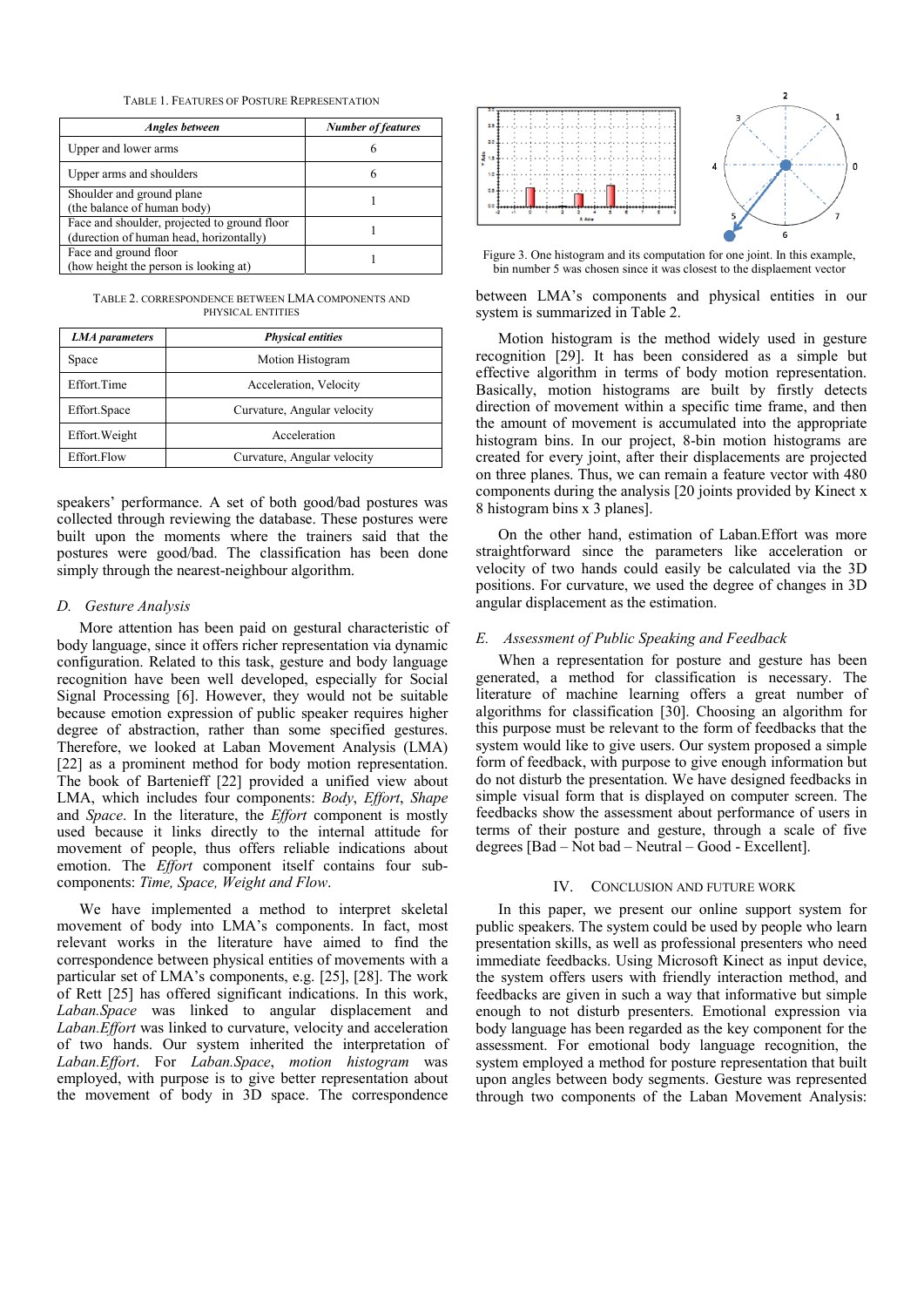*Space* and *Effort*, in which *Space* was estimated by motion histogram and *Effort* was estimated from spatial displacement of body joints. Combining posture and gesture, a representation of body language was generated, which proposed to be informative enough to assess performance of public speakers.

Current state of the system has mostly focused on the representation of body language, since there has been no standard framework for this task. We have not spent much effort for classification as there has been great number of existing methods available in the field of machine learning. In the future, the system needs to be tested in real situation, where a particular classification algorithm would be employed. Furthermore, the representation would be able to enrich by adding information from other aspects such as facial expression, eye contact and voice. These aspects have been proved to be informative in assessment of public speaking, thus are proposed to be able to integrate with cues from postures and gestures to form a united feedback system.

#### **REFERENCE**

- [1] C. Darwin, *The expression of the emotions in man and animals*, 2nd ed. London: , 1980.
- [2] W. James, "What is an Emotion?," *Mind*, vol. 9, no. 34, pp. 188-205, 1884.
- [3] R. W. Picard, *Affective Computing*, 1st ed. The MIT Press, 2000.
- [4] E. Hudlicka, "To feel or not to feel: The role of affect in human– computer interaction," *International Journal of Human-Computer Studies*, vol. 59, no. 1–2, pp. 1-32, Jul. 2003.
- [5] L. Shen, M. Wang, and R. Shen, "Affective e-Learning: Using ' Emotional ' Data to Improve Learning in Pervasive Learning Environment Related Work and the Pervasive e-Learning Platform," *Learning*, vol. 12, no. 2, pp. 176-189, 2009.
- [6] A. Vinciarelli, M. Pantic, and H. Bourlard, "Social signal processing: Survey of an emerging domain," *Image and Vision Computing*, vol. 27, no. 12, pp. 1743-1759, Nov. 2009.
- [7] B. de Gelder, "Why bodies? Twelve reasons for including bodily expressions in affective neuroscience.," *Philosophical transactions of the Royal Society of London. Series B, Biological sciences*, vol. 364, no. 1535, pp. 3475-84, Dec. 2009.
- [8] C. Reimold and P. Reimold, *The Short Road to Great Presentations: How to Reach Any Audience Through Focused Preparation, Inspired Delivery, and Smart Use of Technology*, 1st ed. Wiley-IEEE Press, 2003.
- [9] J. D'Arcy, *Technically Speaking: A Guide for Communicating Complex Information*. Battelle Press, 1998.
- [10] A. W. Siegman and S. Feldstein, *Nonverbal bahavior and Communication*, 2nd ed. Psychology Press, 1987, pp. 37-64.
- [11] P. Feldman, S. Cohen, and N. Hamrick, "Psychological stress, appraisal, emotion and cardiovascular response in a public speaking task," *Psychology & Health*, 2004.
- [12] T. Freeman and C. Sawyer, "Behavioral inhibition and the attribution of public speaking state anxiety," *Communication Education*, no. March 2012, pp. 37-41, 1997.
- [13] E. Winton, D. Clark, and R. Edelmann, "Social anxiety, fear of negative evaluation and the detection of negative emotion in others," *Behaviour Research and Therapy*, vol. 33, no. 2, pp. 193-196, 1995.
- [14] R. J. Davidson, J. R. Marshall, a J. Tomarken, and J. B. Henriques, "While a phobic waits: regional brain electrical and autonomic activity in social phobics during anticipation of public speaking.," *Biological psychiatry*, vol. 47, no. 2, pp. 85-95, Jan. 2000.
- [15] T. Pfister and P. Robinson, "Real-Time Recognition of Affective States from Nonverbal Features of Speech and Its Application for Public Speaking Skill Analysis," *Affective Computing, IEEE Transactions*, pp. 1-14, 2011.
- [16] D. Silverstein and Tong Zhang, "System and method of providing evaluation feedback to a speaker while giving a real-time oral presentation, US Patent 7,050,978," U.S. Patent US Patent 7,050,9782003.
- [17] D. Bernhardt, "Emotion inference from human body motion," University of Cambridge, Computer Laboratory\$\\$, 2010.
- [18] A. Kleinsmith, T. Fushimi, and N. Bianchi-Berthouze, "An incremental and interactive affective posture recognition system," in *Context*, 2005, pp. 1-13.
- [19] K. Schindler, L. Van Gool, and B. de Gelder, "Recognizing emotions expressed by body pose: a biologically inspired neural model.," *Neural networks: the official journal of the International Neural Network Society*, vol. 21, no. 9, pp. 1238-1246, Nov. 2008.
- [20] N. Savva, "Automatic recognition of affective body movement in a video game scenario," in *International Conference on Intelligent Technologies for interactive entertainment INTETAIN11*, 2011, vol. 44.
- [21] G. Castellano, S. D. Villalba, and A. Camurri, "Recognising Human Emotions from Body Movement and Gesture Dynamics," *Network*, pp. 71-82, 2007.
- [22] I. Bartenieff, *Body movement: Coping with the environment*. CRC Press, 1980.
- [23] A. Camurri, "Recognizing emotion from dance movement: comparison of spectator recognition and automated techniques," *International Journal of Human-Computer*, vol. 59, pp. 213-225, 2003.
- [24] T. Lourens, R. Van Berkel, and E. Barakova, "Communicating emotions and mental states to robots in a real time parallel framework using Laban movement analysis," *Robotics and Autonomous Systems*, vol. 58, no. 12, pp. 1256–1265, 2010.
- [25] J. Rett, "Robot-human interface using Laban Movement Analysis inside a Bayesian framework," University of Coimbra, 2008.
- [26] G. Castellano, M. Mortillaro, A. Camurri, and G. Volpe, "Automated analysis of body movement in emotionally expressive piano performances," *Music Perception*, vol. 26, no. 2, pp. 103-119, 2008.
- [27] A. Kleinsmith and N. Bianchi-Berthouze, "Recognizing affective dimensions from body posture," *Affective Computing and Intelligent*, pp. 48-58, 2007.
- [28] T. Lourens and E. Barakova, "Retrieving emotion from motion analysis: In a real time parallel framework for robots," *Neural Information Processing*, pp. 430-438, 2009.
- [29] J. Davis, "Recognizing movement using motion histograms," *Technial Report 487, MIT Media Lab*, vol. i, no. 487, 1999.
- [30] L. Kaelbling and M. Littman, "Reinforcement learning: A survey," *Journal of Artificial Intelligence Research*, vol. 4, pp. 237-285, 1996.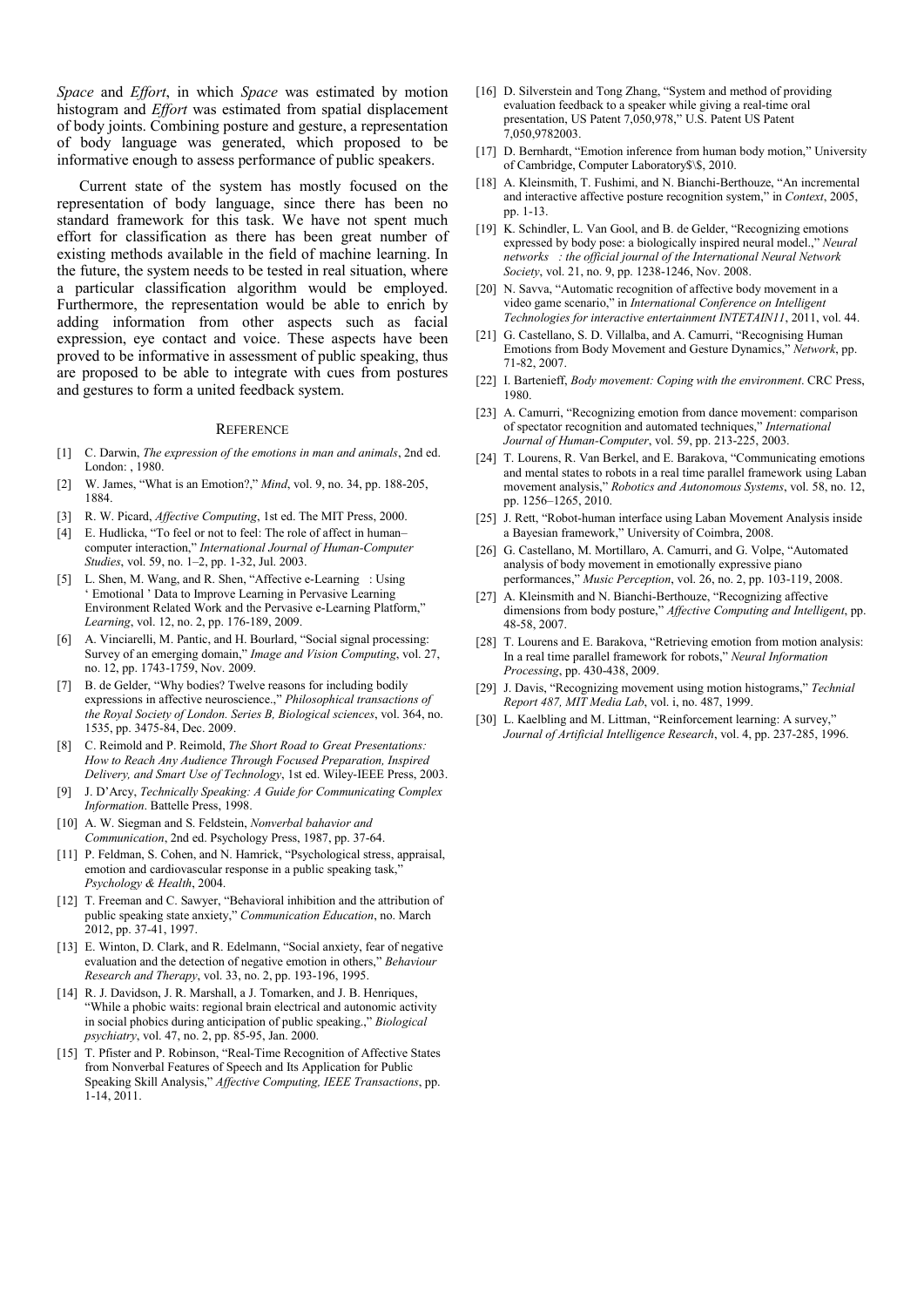© 2012 IEEE. Personal use of this material is permitted. However, permission to reprint/republish this material for advertising or promotional purposes or for creating new collective works for resale or redistribution to servers or lists, or to reuse any copyrighted component of this work in other works must be obtained from the IEEE.

## **2012 IEEE Symposium on E-Learning, E-Management and E-Services**



*IEEE Catalog Number : CFP12IS3-CDR ISBN :* 978-1-4673-2388-8 *CD-ROM Support*: IS3e2012 Secretariat*Phone*: (+603) 5521 1198 *Email*: mycs@computer.org

**Sponsors** 



# IEEE **COMPUTER SOCIETY**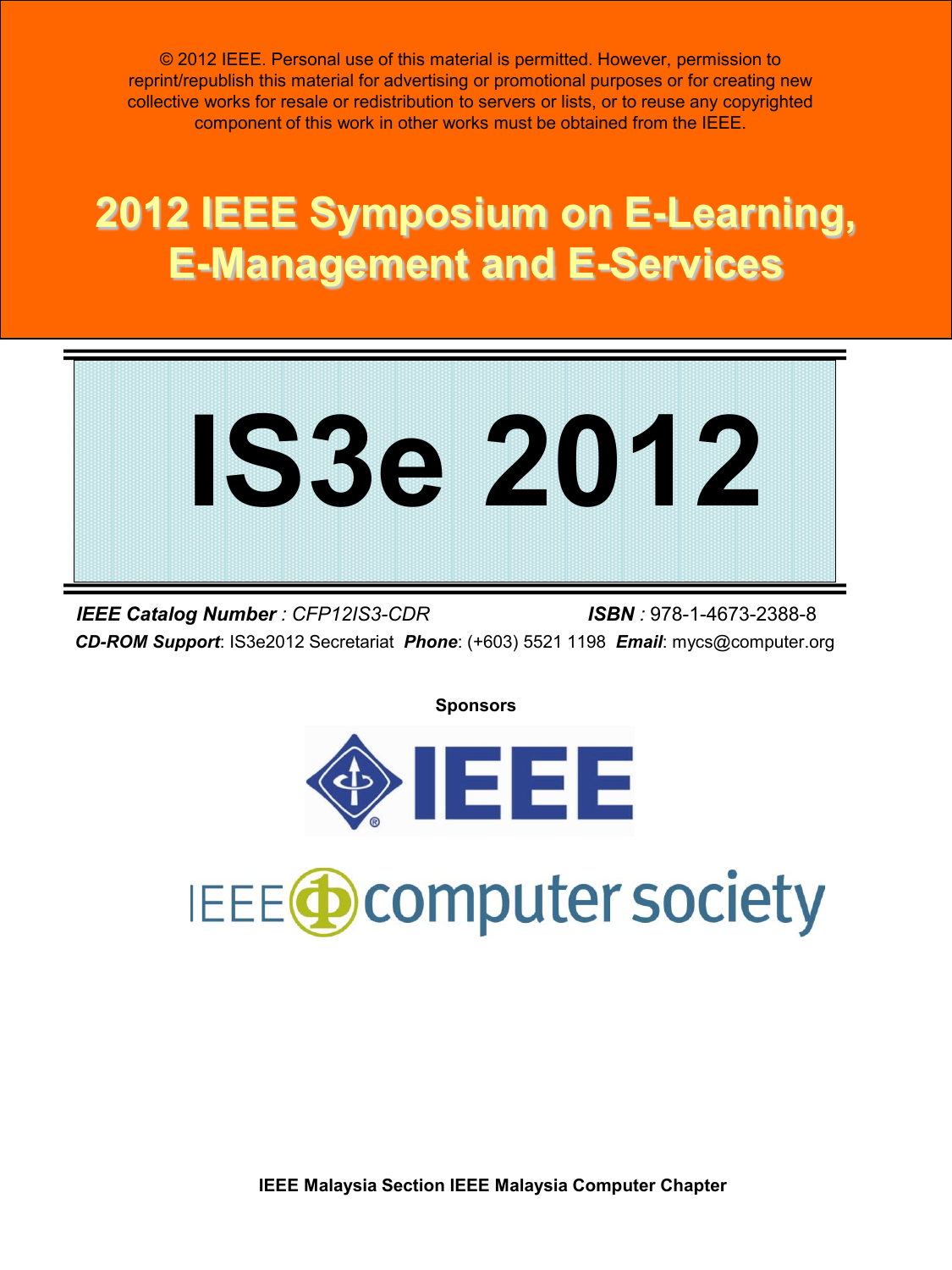Copyright and Reprint Permission: Abstracting is permitted with credit to the source. Libraries are permitted to photocopy beyond the limit of U.S. copyright law for private use of patrons those articles in this volume that carry a code at the bottom of the first page, provided the per-copy fee indicated in the code is paid through Copyright Clearance Center, 222 Rosewood Drive, Danvers, MA 01923. For other copying, reprint or republication permission, write to IEEE Copyrights Manager, IEEE Operations Center, 445 Hoes Lane, Piscataway, NJ 08854. All rights reserved. Copyright ©2012 by IEEE.

**IEEE Catalog Number : CFP12IS3-ART ISBN : 978-1-4673-2389-5**